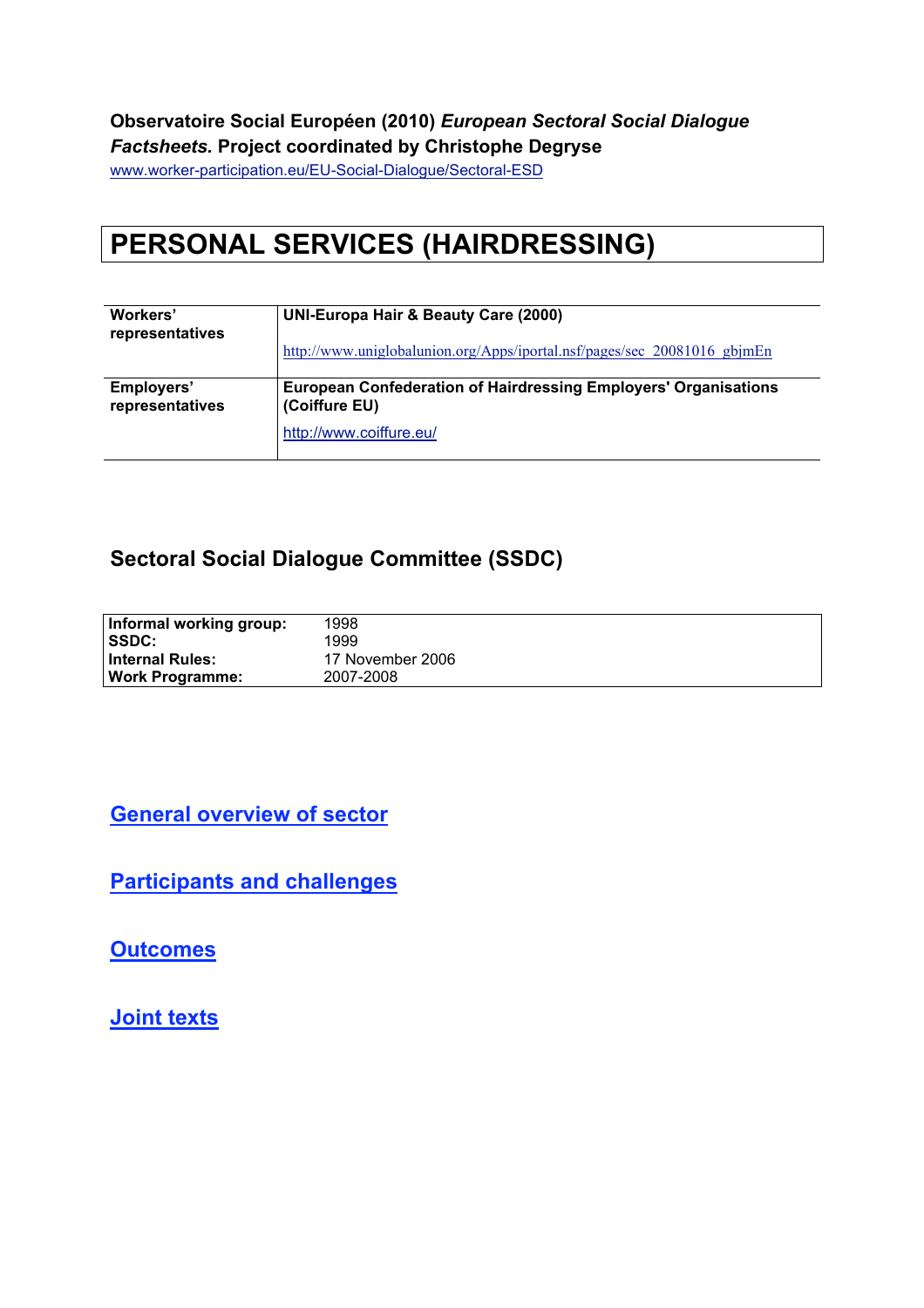#### **GENERAL OVERVIEW OF SECTOR**

**At present, for the purposes of European sectoral social dialogue, what is known as the "personal services" sector encompasses only hairdressing and beauty care. This sector is distinctive for its large number of (small) firms, generating well over a million jobs.**

There are generally estimated to be about 400,000 hairdressing salons in the European Union (Marjolein Peters, Prim van der Valk, *Le commerce de la coiffure dans l'Union européenne, en Norvège et en Suisse,* EIM Small Business Research and Consultancy, Zoetemeer, 1999). These businesses generate a large number of  $i$ obs  $-$  1,5 million, according to the European Commission  $-$  yet those in the trade believe it to be a significant branch of the economy that suffers from a lack of recognition.

Hairdressing is compared with the Horeca sector in some quarters, in that company structures range from a multitude of small, neighbourhood salons to some major international chains. Jobs in hairdressing and beauty care are generally regarded as highly skilled and are overwhelmingly occupied by women (more than 80%, according to the Commission). In the case of the major international hairdressing chains, salons are often run by a qualified manager assisted by young female entrants to the trade, who may be apprentices or even trainees. These young women therefore have to handle cosmetics and ingredients that may be harmful to their health (causing allergies or occupational diseases) at an age when they could become pregnant.

One also encounters numerous part-time jobs, self-employed workers (some operating as franchisees) and relatively low wages in this sector. Moreover, undeclared labour is widespread.

The sector has undergone some major changes over the past few years, including the emergence of new products and new techniques. But another trend worth noting is the sale of semi-professional products in supermarkets, prompting consumers to use these products themselves at home (e.g. hair dyes). This trend could pose health and safety problems, and is the reason why those in the sector argue that cosmetics should be handled by professionals only and that workers must be well trained. On this point, there is a lack of skilled personnel in some parts of the sector, particularly as a result of what is deemed to be inadequate vocational training. It is hardly surprising, therefore, that European social dialogue in the sector began by focusing on training, as well as health and safety issues.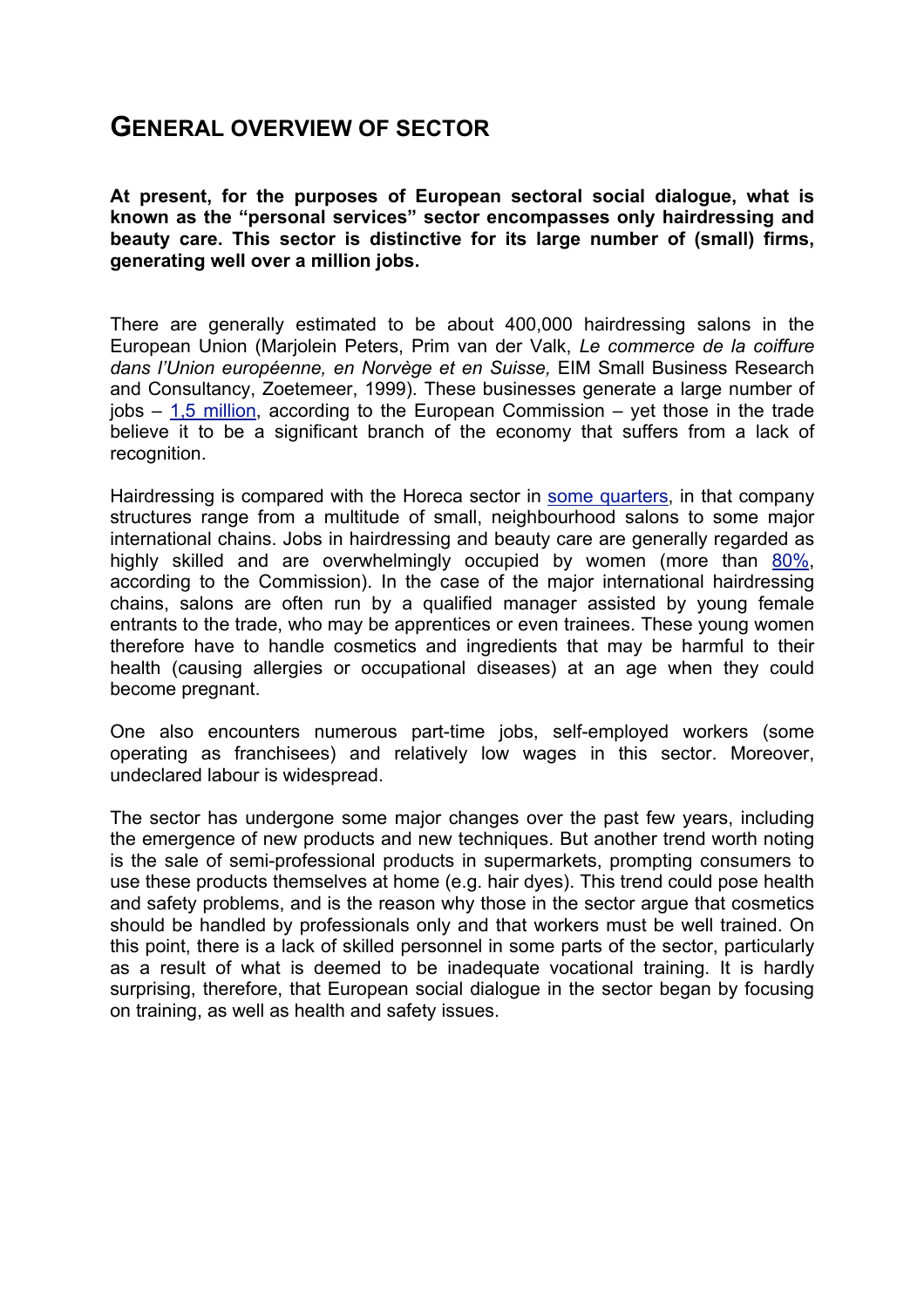## **PARTICIPANTS AND CHALLENGES**

**European considerations and policies might, at first sight, seem rather remote from the daily reality of hairdressing salons, yet several factors contributed to the rapid expansion of social dialogue in this sector. Since the late 1990s, this social dialogue has brought together UNI-Europa Hair & Beauty Care for the workers, and the European Confederation of Hairdressing Employers' Organisations ("Coiffure EU") for the employers.**

Factors contributing to the rapid expansion of this social dialogue include the existence of very active social partners in certain countries, such as Denmark and the Netherlands, who are driven by the desire to forge a Europe-wide quality image. But also, and above all, there is a determination to operate at a European level, regarded as the appropriate level at which to draw up quality standards in respect of health and safety, vocational training and skills.

Another aspect is revealed in the conclusions of a study carried out by a firm of independent consultants, underlining "the importance of following trends regularly [in terms of fashion, product markets and education – ed.] both at national and European level to ensure that steps can be taken to anticipate or accompany such trends with training or other actions" ("New trends and developments in the European hairdressing sector", report drawn up for CIC-Europe and Uni-Europa, ECOTEC Research&Consulting Limited, March 2000). Perhaps we have here another explanation for the dynamic nature of social dialogue in this sector.

The eight texts adopted so far are:

- the European hairdressing certificate (2000);
- the code of conduct and guidelines for European hairdressers (2001);
- the joint declaration on vocational training (2005);
- the recommendation on health and safety (2005);
- the joint opinion on the "cosmetics" directive (2007);
- the Bari Charter (2007);

– the European agreement on the implementation of the European Hairdressing Certificates (2009);

– the European framework agreement on the prevention of health risks in the hairdressing sector (2010).

The first point to note here is that these documents reveal particular interest in three topics: vocational training, health and safety matters, and professional quality standards. In a joint booklet entitled "The European hairdressing certificate. Guidelines for European hairdressers - The social dialogue programme of the EU", the social partners set out five "good reasons" for adopting common European training standards:

- the labour force gets more flexible (common standards improve mobility in Europe and flexibility within the trade)
- better possibilities of working abroad (European standard training prepares hairdressers for working abroad)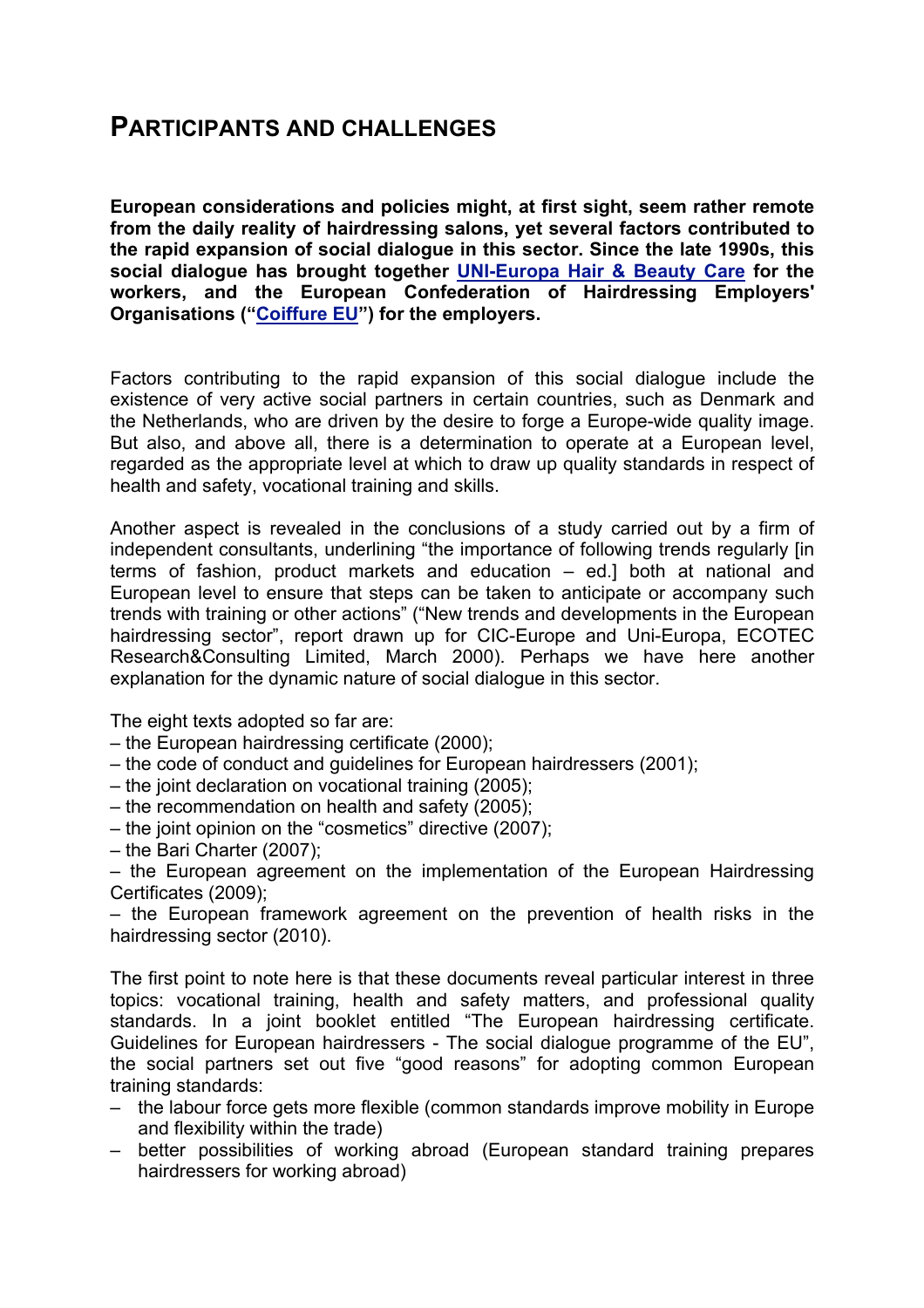- the customers can rely on high quality (high professional standards)
- hairdressers stay longer in the trade (European standard training helps ensure that hairdressers have their professional and technical ambitions fulfilled)
- a common professional starting point towards quality improvement (a common platform for the discussion and improvement of quality).

The "Bari Charter", concluded in November 2007, sets out follow-up commitments and clarifies the links between the European hairdressers' various initiatives (the certificate, the health and safety covenant, and the "How to get along" guide). It paves the way towards an important joint agreement on the implementation of the European Hairdressing Certificates, concluded on 18 June 2009.

The purpose of this document, classified by the European Social Observatory in the "autonomous agreements" category, is to "improve the overall quality and image of the hairdressing services in the EU" through the use of European certificates and joint national-level implementation of their provisions. This is a strong reciprocal commitment, involving both the European and the national social partners. Their undertaking relates, firstly, to the integration of specific training modules (including in particular health and safety instructions) into national hairdresser training programmes; thereafter it covers the design, the production and the issuing of European certificates to those who pass the examination and/or update their qualifications. The follow-up arrangements are binding on the social partners: they are duty-bound to implement this certification system, and the national social partners are obliged to report regularly on the state of play.

Another important document is the European framework agreement on the prevention of health risks in the hairdressing sector (scheduled for adoption in 2010). One of the triggers for this joint text was the European social partners' frustration with the process for revising the "cosmetics" directive (76/768/EEC). For the record, this directive aims to ensure that all products placed on the European market are safe and comply with the same rules in all Member States. Its constituent parts are consumer safety, regulatory harmonisation, consumer information and animal experimentation. Yet health protection for workers in the sectors affected by cosmetics – primarily hairdressers and beauticians – does not feature as such. On 5 February 2008 the Commission published a draft regulation replacing the 1976 directive, but without paying any added attention to health and safety issues for workers using these products (despite a request from the social partners). Hence their decision to take up the matter themselves through sectoral social dialogue.

The framework agreement negotiated in 2009 and adopted in 2010 sets out a series of ambitious objectives related to prevention and health protection at the workplace, the working environment, safety standards, staff training, and the harmonisation of working conditions within the EU. This document puts forward a number of recommendations, for instance on the handling of materials, protection of the skin and respiratory tract, but also prevention of musculo-skeletal disorders, the environment and organisation of work, maternity protection, and the mental load. This is a fully-fledged framework agreement in the meaning of the Treaty: the social partners call on the Commission to present the text to the Council for a decision, so that the agreement becomes binding in the EU Member States.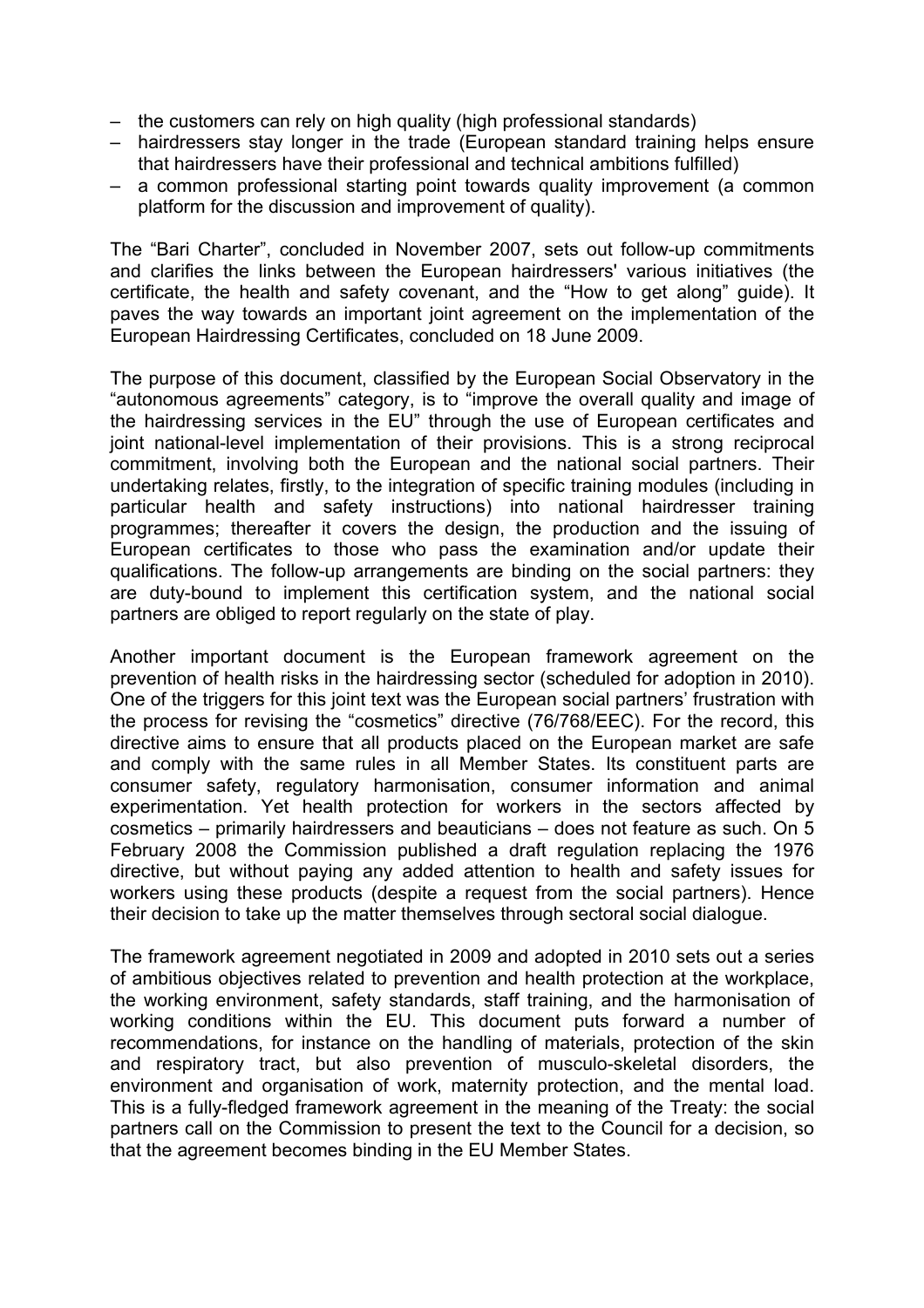As we have seen, therefore, social dialogue in the personal services sector relates mainly to training, quality standards for hairdressing services, and health and safety at work. Apart from these recurrent themes we also find – albeit more peripherally – a desire to take part in the debate about a reduced VAT rate for labour-intensive sectors.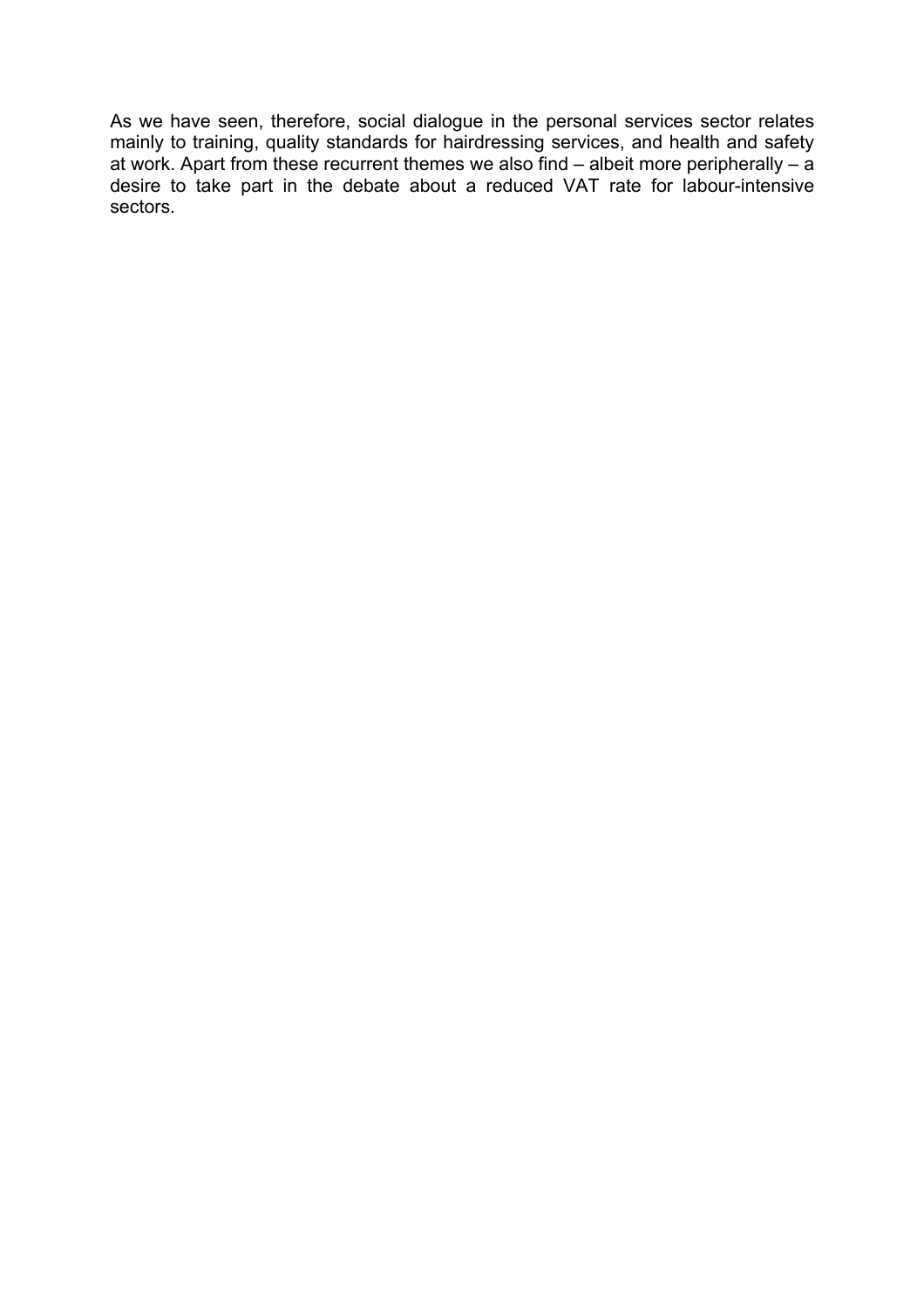## **OUTCOMES**

**Ever since its inception, social dialogue in the personal services (hairdressing and beauty care) sector has been very pragmatic, aimed at achieving better service quality and brand image, but also at improving working conditions in hairdressing salons, workers' training, and health and safety provisions.**

The desire for reciprocal commitments, both between the European social partners and towards the national social partners, is a more distinctive feature of this social dialogue than is lobbying the Community institutions. Although the revision of the "cosmetics" directive gave the European social partners an opportunity to have their voice heard by the Commission, it was ultimately by negotiating a framework agreement among themselves that they drew up and publicised their own Europewide health and safety standards (having been ignored by the Commission).

Social dialogue in the hairdressing sector is a very proactive and pragmatic affair. Future priorities include an analysis of the representative status of the various social dialogue players in the personal services sector, both at European level and in each of the Member States. Finally, it should be pointed out that social dialogue in this sector is also geared to better incorporating the beauty care sector, and that it has engaged in cross-sectoral cooperation with the chemicals sector on the revision of the "cosmetics" directive. Some joint seminars have been held to discuss the matter.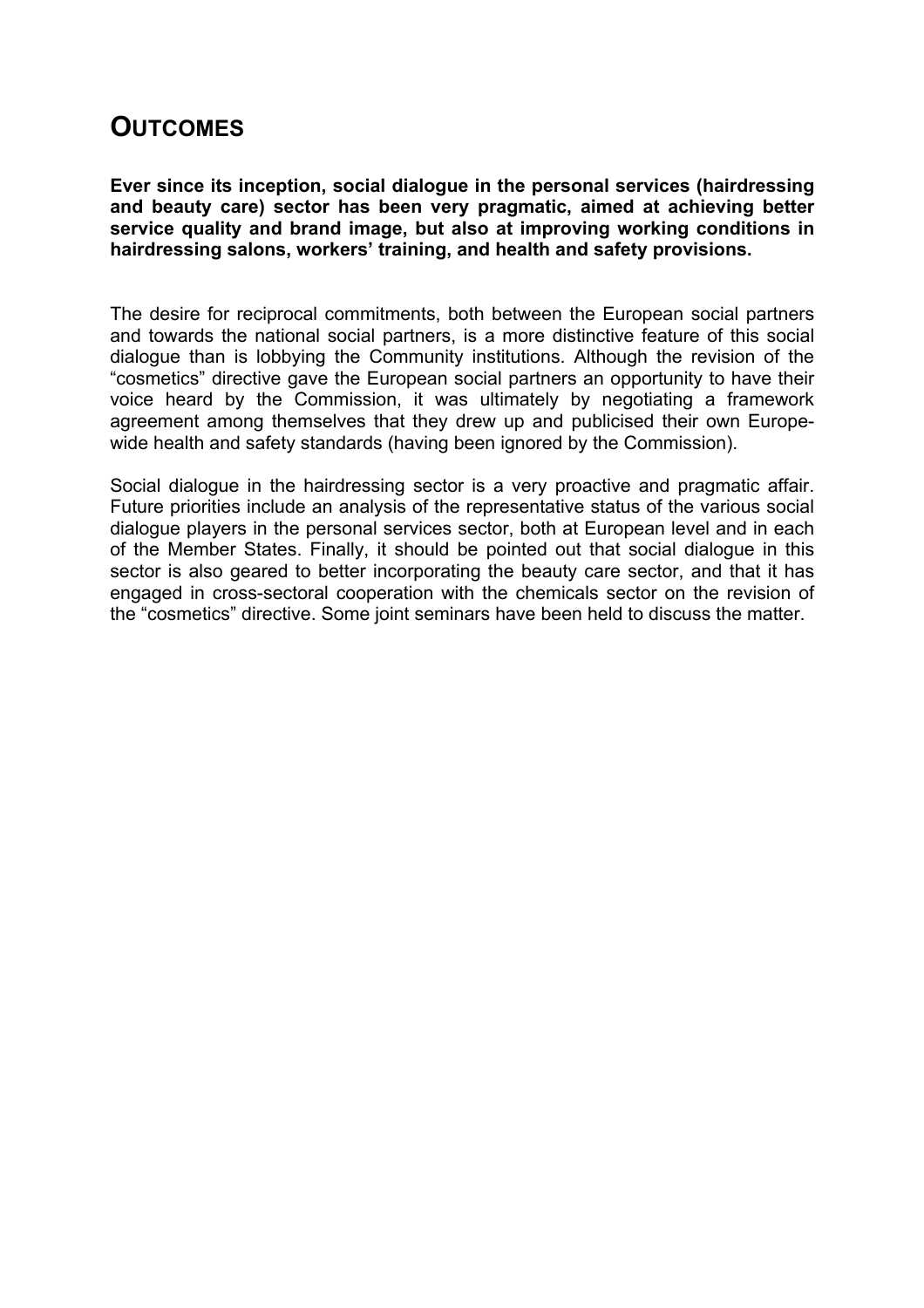## **JOINT TEXTS**

**The "personal services (hairdressing)" sectoral social dialogue has resulted, since 2000, in the adoption of 8 joint texts.**